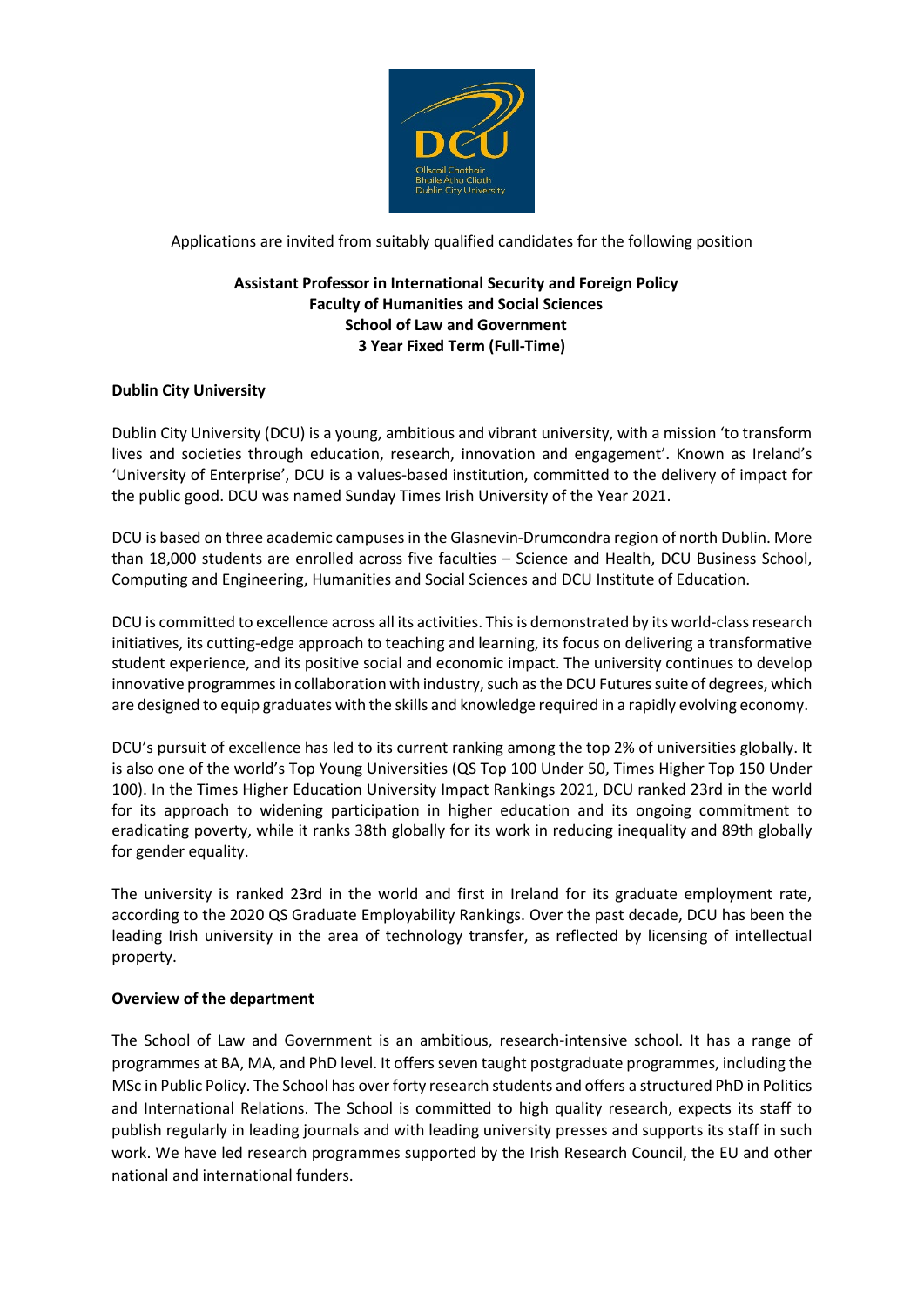#### **Role Profile**

The School of Law and Government intends to appoint an Assistant Professor in International Security and Foreign Policy, to begin on 1 August 2022. The successful individual will be expected to teach a final year Undergraduate and a Postgraduate module an area of their research expertise, and a number of other modules as established by the Head of School.

### **Duties and Responsibilities**

Please refer to the job description for a list of duties and responsibilities associated with this role.

### **Qualifications and Experience**

- Applicants must hold an honours degree in a relevant discipline and should have, or be near completion, a PhD in a relevant area of Social Sciences.
- Applicants must have demonstrated teaching experience at undergraduate and/or postgraduate level, ideally including experience in innovative pedagogies and/or assessments, international and/or online or technology-assisted teaching.
- The successful individual will be able to convincingly demonstrate a strong commitment to academic research and will have a track-record of international peer-reviewed publications.
- Individuals should demonstrate excellent interpersonal and communication skills consistent with the highest quality of teaching and learning, together with evidence of successful teamwork and a collegial approach.

#### **Essential Training**

The post holder will be required to undertake the following mandatory training: Orientation, GDPR and Compliance. Other training may need to be undertaken when required.

#### **Salary Scale**

Assistant Professor (Above bar) €55,252 - €88,547\*

*\*Appointment will be commensurate with qualifications and experience, and will be made on the appropriate point of the relevant salary scale in line with current Government pay policy.*

# **Closing date: 13th June 2022**

### **For further information about DCU and benefits visit[:](https://www.dcu.ie/hr/why-work-dcu) [Why work at DCU?](https://www.dcu.ie/hr/why-work-dcu)**

More information on the School of Law and Government and its programmes can be found at: [https://www.dcu.ie/lawandgovernment.](https://www.dcu.ie/lawandgovernment)

#### **Informal Enquiries to:**

Dr. Kenneth McDonagh, Head of the School of Law and Government**,** E-mail: [kenneth.mcdonagh@dcu.ie](mailto:kenneth.mcdonagh@dcu.ie)